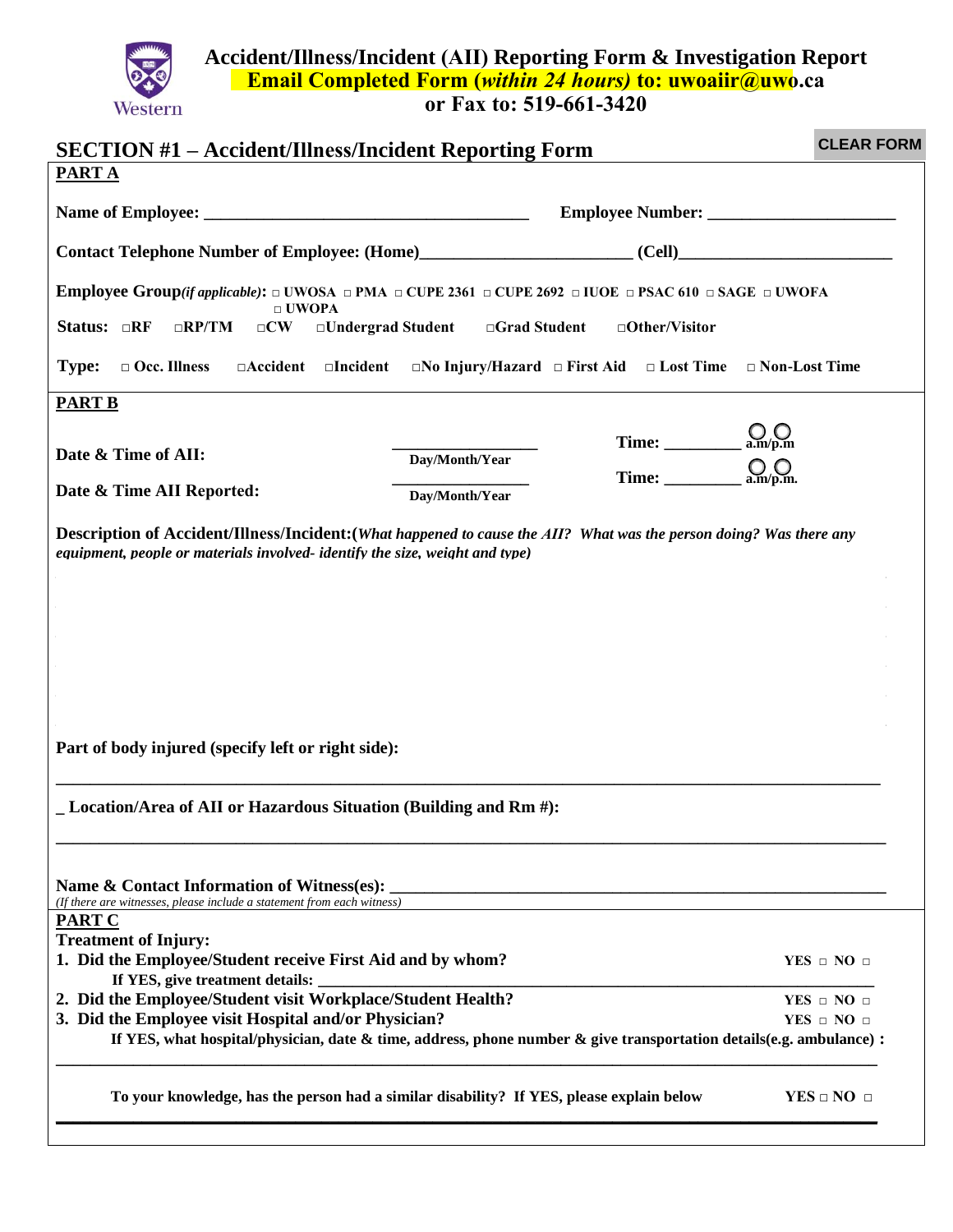# **SECTION #2 – Investigation Report**

| $\mathbf{D}\mathbf{E}\mathbf{C}\mathbf{H}\mathbf{D}\mathbf{D}\mathbf{N}$ $\mathbf{m}\mathbf{Z}$ = $\mathbf{H}\mathbf{N}\mathbf{C}\mathbf{S}\mathbf{H}\mathbf{Z}\mathbf{G}\mathbf{H}\mathbf{O}\mathbf{H}$ in $\mathbf{D}\mathbf{C}\mathbf{D}\mathbf{D}\mathbf{D}$<br><b>PART D</b> |                                                         |                                         |              |     |     |                       |     |                  |     |
|-----------------------------------------------------------------------------------------------------------------------------------------------------------------------------------------------------------------------------------------------------------------------------------|---------------------------------------------------------|-----------------------------------------|--------------|-----|-----|-----------------------|-----|------------------|-----|
| Immediately investigate if any of the following occur: Fatalities, Critical Injuries, Lost Time, Occupational Illness,                                                                                                                                                            |                                                         |                                         |              |     |     |                       |     |                  |     |
| <b>Property Damage, Fire or Environmental Release</b>                                                                                                                                                                                                                             |                                                         |                                         |              |     |     |                       |     |                  |     |
| Is the employee off work due to this AII?                                                                                                                                                                                                                                         |                                                         | $\Box$ Yes                              | $\square$ No |     |     |                       |     |                  |     |
|                                                                                                                                                                                                                                                                                   |                                                         |                                         |              |     |     |                       |     |                  |     |
|                                                                                                                                                                                                                                                                                   | $Q_{\rm a.m./p.m.}$                                     | <b>Normal Working Hours &amp; Days:</b> |              |     |     |                       |     |                  |     |
| Day/Month/Year/Time                                                                                                                                                                                                                                                               |                                                         |                                         | <b>Sun</b>   | Mon | Tue | Wed                   | Thu | Fri              | Sat |
|                                                                                                                                                                                                                                                                                   |                                                         | <b>Time</b>                             |              |     |     |                       |     |                  |     |
|                                                                                                                                                                                                                                                                                   | $Q_{\rm a.m./p.m.}$                                     | <b>Hours</b>                            |              |     |     |                       |     |                  |     |
| Day/Month/Year/Time                                                                                                                                                                                                                                                               |                                                         |                                         |              |     |     |                       |     |                  |     |
|                                                                                                                                                                                                                                                                                   |                                                         |                                         |              |     |     |                       |     |                  |     |
| <b>PARTE</b><br>Contributing Factors (Check $\sqrt{ }$ applicable factors):                                                                                                                                                                                                       |                                                         |                                         |              |     |     |                       |     |                  |     |
| □ Hazardous method/procedure used                                                                                                                                                                                                                                                 | $\Box$ Inadequate guarding of material & equipment      |                                         |              |     |     |                       |     |                  |     |
| $\Box$ Improper position/posture (ergonomics)                                                                                                                                                                                                                                     |                                                         |                                         |              |     |     |                       |     |                  |     |
| $\Box$ Inadequate personal protective equipment                                                                                                                                                                                                                                   | $\Box$ Inadequate lighting/ventilation<br>$\Box$ Other: |                                         |              |     |     |                       |     |                  |     |
| $\Box$ Incorrect/defective tools                                                                                                                                                                                                                                                  |                                                         |                                         |              |     |     |                       |     |                  |     |
| $\Box$ Unsafe design or construction                                                                                                                                                                                                                                              |                                                         |                                         |              |     |     |                       |     |                  |     |
| $\Box$ Poor weather conditions                                                                                                                                                                                                                                                    |                                                         |                                         |              |     |     |                       |     |                  |     |
| $\Box$ Hazardous housekeeping or arrangement                                                                                                                                                                                                                                      |                                                         |                                         |              |     |     |                       |     |                  |     |
| $\Box$ Inexperience of person in the task                                                                                                                                                                                                                                         |                                                         |                                         |              |     |     |                       |     |                  |     |
| $\Box$ Training/job instruction inadequate                                                                                                                                                                                                                                        |                                                         |                                         |              |     |     |                       |     |                  |     |
| <b>Actions and Follow up to prevent Recurrence:</b>                                                                                                                                                                                                                               |                                                         |                                         |              |     |     |                       |     |                  |     |
| $\Box$ Contact Occupational Health & Safety for assistance                                                                                                                                                                                                                        |                                                         |                                         |              |     |     |                       |     |                  |     |
| □ Contact Physical Plant Department for assistance                                                                                                                                                                                                                                |                                                         |                                         |              |     |     |                       |     |                  |     |
| □ Actions to improve design/procedures                                                                                                                                                                                                                                            |                                                         |                                         |              |     |     |                       |     |                  |     |
| □ Correct congested area                                                                                                                                                                                                                                                          |                                                         |                                         |              |     |     |                       |     |                  |     |
| $\Box$ Repair or replace tool/equipment                                                                                                                                                                                                                                           |                                                         |                                         |              |     |     |                       |     |                  |     |
| $\Box$ Improve personal protective equipment                                                                                                                                                                                                                                      |                                                         |                                         |              |     |     |                       |     |                  |     |
| $\Box$ Install guard or safety device                                                                                                                                                                                                                                             |                                                         |                                         |              |     |     |                       |     |                  |     |
| $\Box$ Reinstruct person involved & provide support/coaching                                                                                                                                                                                                                      |                                                         |                                         |              |     |     |                       |     |                  |     |
| □ Request Ergonomic Assessment                                                                                                                                                                                                                                                    |                                                         |                                         |              |     |     |                       |     |                  |     |
| $\Box$ Update training                                                                                                                                                                                                                                                            |                                                         |                                         |              |     |     |                       |     |                  |     |
| $\Box$ Refer to Rehabilitation Services                                                                                                                                                                                                                                           |                                                         |                                         |              |     |     |                       |     |                  |     |
| ** Supervisor to provide a detailed Action Plan below**                                                                                                                                                                                                                           |                                                         |                                         |              |     |     |                       |     |                  |     |
| <b>ACTION PLAN</b>                                                                                                                                                                                                                                                                |                                                         |                                         |              |     |     |                       |     |                  |     |
| Action Plan(include what, why & how recommendations are<br>made)                                                                                                                                                                                                                  | <b>Party Responsible</b>                                |                                         |              |     |     | <b>Completed Date</b> |     | <b>Follow Up</b> |     |
|                                                                                                                                                                                                                                                                                   |                                                         |                                         |              |     |     |                       |     |                  |     |
|                                                                                                                                                                                                                                                                                   |                                                         |                                         |              |     |     |                       |     |                  |     |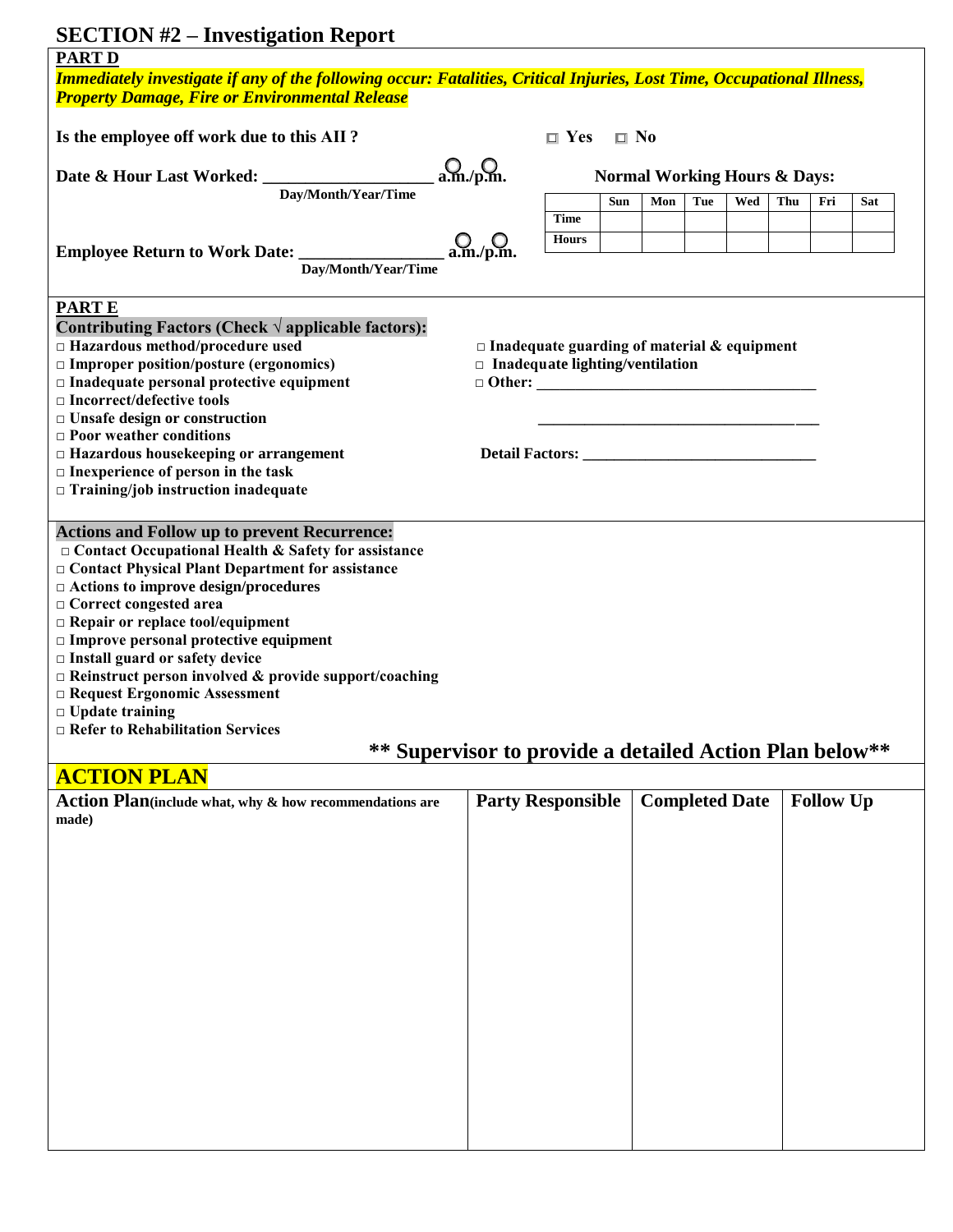### **PART F**

| <b>INVESTIGATED BY:</b>                                      |                                                                                                                |
|--------------------------------------------------------------|----------------------------------------------------------------------------------------------------------------|
|                                                              | Name of Supervisor: _____________________________ (print name) Telephone Number: _____________________________ |
|                                                              |                                                                                                                |
| <b>REVIEWED BY:</b>                                          |                                                                                                                |
| <b>Management (Department Chair or Unit Head) Signature:</b> |                                                                                                                |
|                                                              |                                                                                                                |
|                                                              |                                                                                                                |
| $(if$ applicable $)$                                         |                                                                                                                |
| (ifappliedble)                                               |                                                                                                                |
|                                                              |                                                                                                                |

#### **\*\*FAX COMPLETED FORM TO 519-661-3420 OR EXT 83420 (ON CAMPUS)\*\***

### **PART G Distribution List:**

#### **Initial - Sent Off:**

| Distribute copies to:     | 1) Workplace/Student Health Services (UCC 25)          |  |
|---------------------------|--------------------------------------------------------|--|
| <i>(Supervisor to do)</i> | 2) Budget Unit Head/Supervisor or Chair                |  |
|                           | 3) Employee/Student/Visitor                            |  |
|                           | 4) Originator                                          |  |
|                           | 5) Applicable Employee's Union/Staff Group – JOHSC Rep |  |
|                           | UWOSA-UCC 255                                          |  |
|                           | PMA-UCC 351                                            |  |
|                           | <b>CUPE 2361 FM-SSB 1320</b>                           |  |
|                           | CUPE 2692 HS -Perth Hall 152                           |  |
|                           | $UWOPA-LwH$ 1257                                       |  |
|                           | <b>IUOE</b>                                            |  |
|                           | <b>PSAC 610-UCC 270</b>                                |  |
|                           | SAGE-STvH 3107P                                        |  |
|                           | <b>UWOFA-ELBORN</b>                                    |  |
|                           |                                                        |  |
|                           | Unit/Department Health & Safety Officer<br>6)          |  |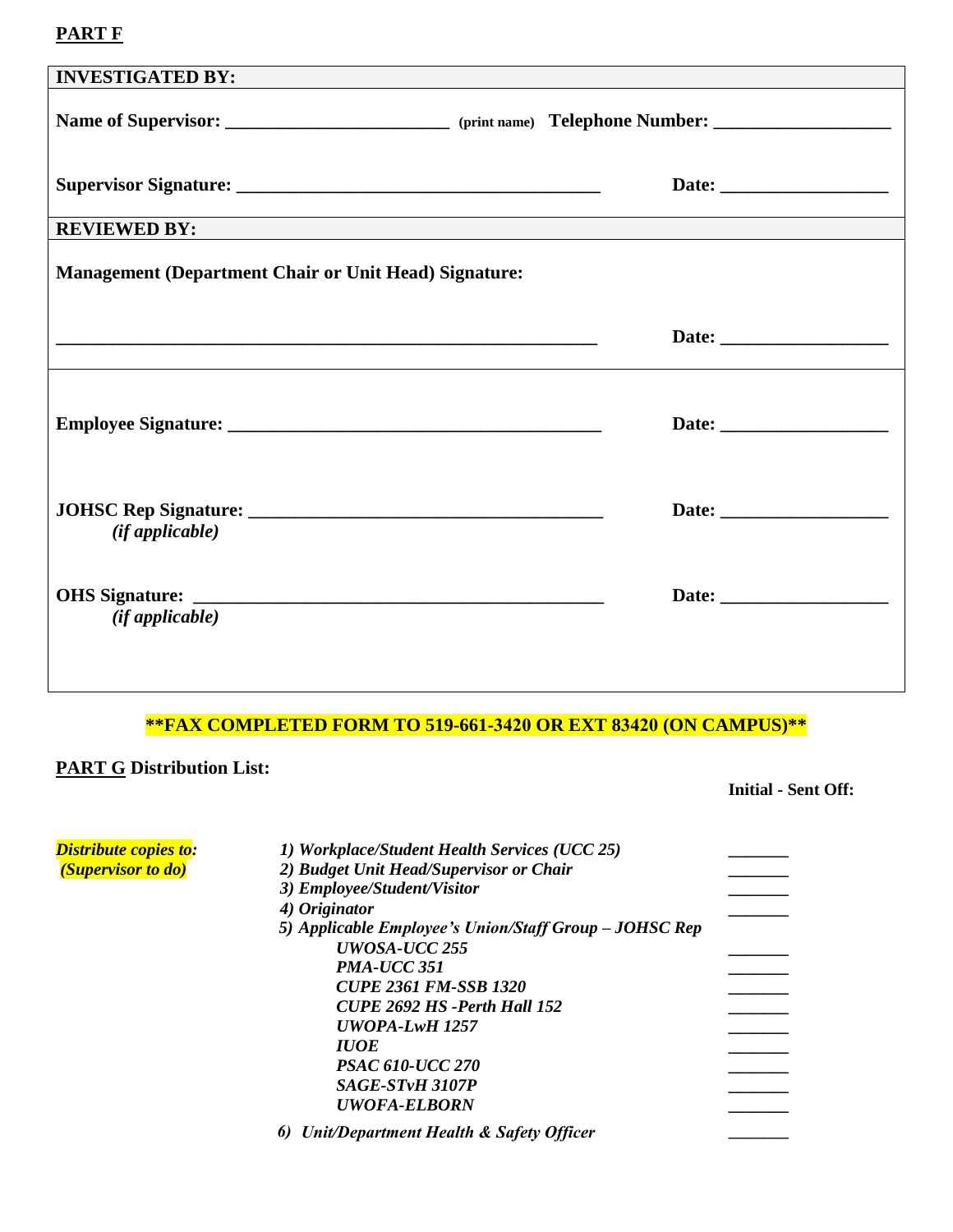### **WITNESS STATEMENT** (Include for each witness when submitting AIIR)

**Your Account of the Accident/Incident:** 

| Date: |  |  |  |
|-------|--|--|--|
|       |  |  |  |